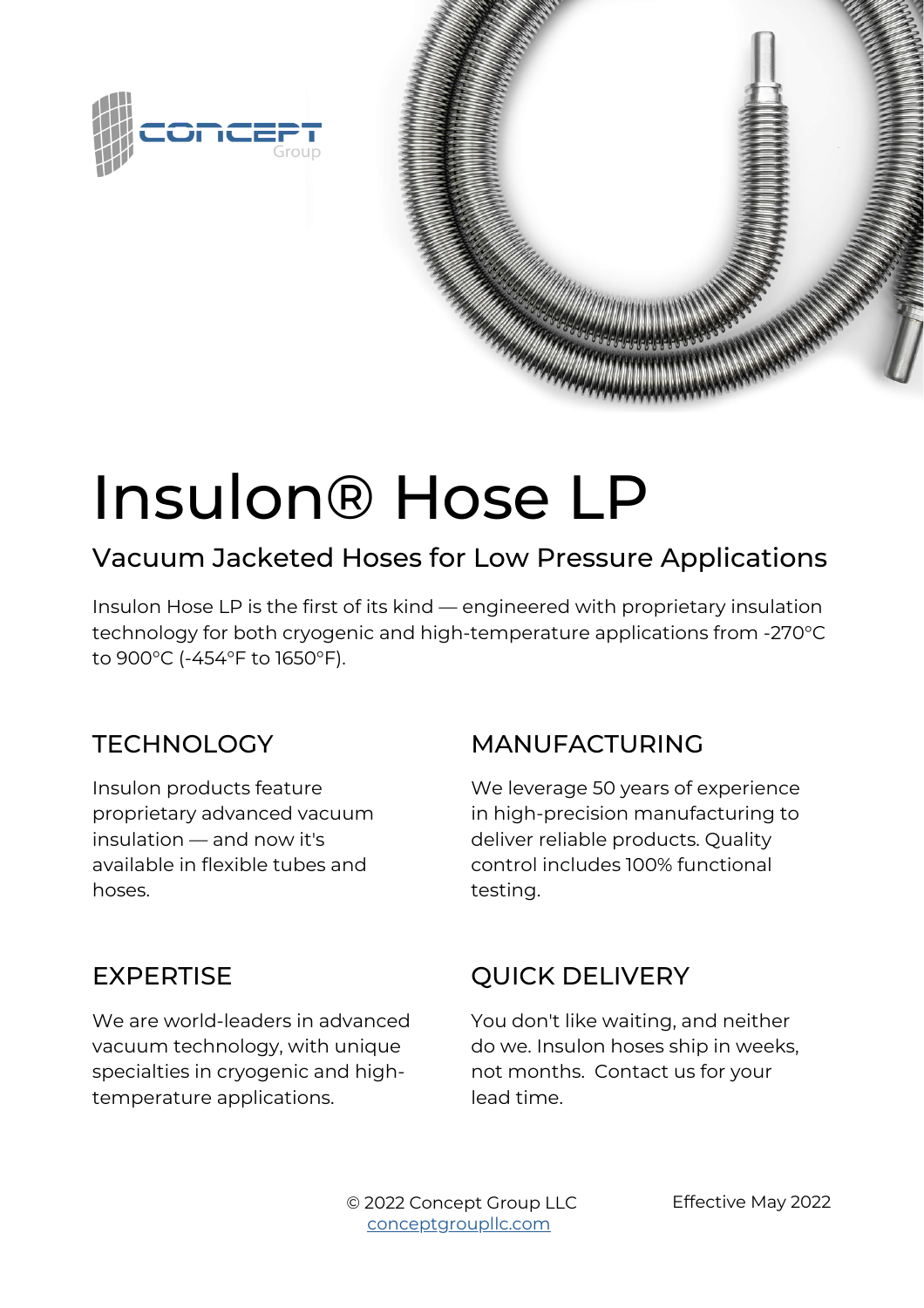## Specifications

| Inner Diameter (ID)                                 | $1/2$ in.                         | $3/4$ in.                            |
|-----------------------------------------------------|-----------------------------------|--------------------------------------|
| <b>Outer Diameter (OD)</b>                          | $1.27$ in.                        | $1.62$ in.                           |
| <b>Overall Thickness</b>                            | 0.39 in.                          | $0.44$ in.                           |
| Lengths (Ready-to-ship)                             | 4, 6, 20 ft.                      | 4, 6, 20 ft.                         |
| Lengths (Custom)                                    | 1 ft. increments<br>up to 20 ft.  | 1 ft. increments<br>up to 20 ft.     |
| Material                                            | <b>316L Stainless Steel</b>       | <b>316L Stainless Steel</b>          |
| Weight                                              | Approx. 0.463 lb./ft.             | Approx. 0.64 lb./ft.                 |
| Minimum Allowable<br><b>Bend Radius (Static)</b>    | 3.33 in.*                         | $4$ in.*                             |
| <b>Operating Temperature</b>                        | Cryogenic to 900°C<br>(1650°F)    | Cryogenic to 900°C<br>(1650°F)       |
| Maximum Allowable<br><b>Working Pressure (MAWP)</b> | 72 psi (5 bar)<br>@ 23°C (73°F)** | 43 psi (2.75 bar)<br>@ 23°C (73°F)** |

\*Bend radius specifications apply to static applications only.

\*\*[Contact sales](https://conceptgroupllc.com/contact/vacuum-insulated-tubing-submit-an-inquiry/?Ls=Other&Ld=standard+hose+data+sheet+pdf&utm_source=data%2520sheet&utm_medium=pdf&utm_campaign=Standard%2520Tubing&utm_term=standard%2520hoses&utm_content=effective%2520april%25202022) for pressure derating factor at temperature for your application. Pressure tests are conducted at 1.5x MAWP according to NAHAD *Corrugated Metal Hose Assembly Specification Guidelines*, p. 33 (2005).



© 2022 Concept Group LLC [conceptgroupllc.com](https://conceptgroupllc.com/?Ls=Other&Ld=standard%20hose%20data%20sheet%20pdf%20may%202022&utm_source=data%20sheet&utm_medium=pdf&utm_campaign=Standard%20Tubing&utm_term=standard%20hoses&utm_content=effective%20may%202022)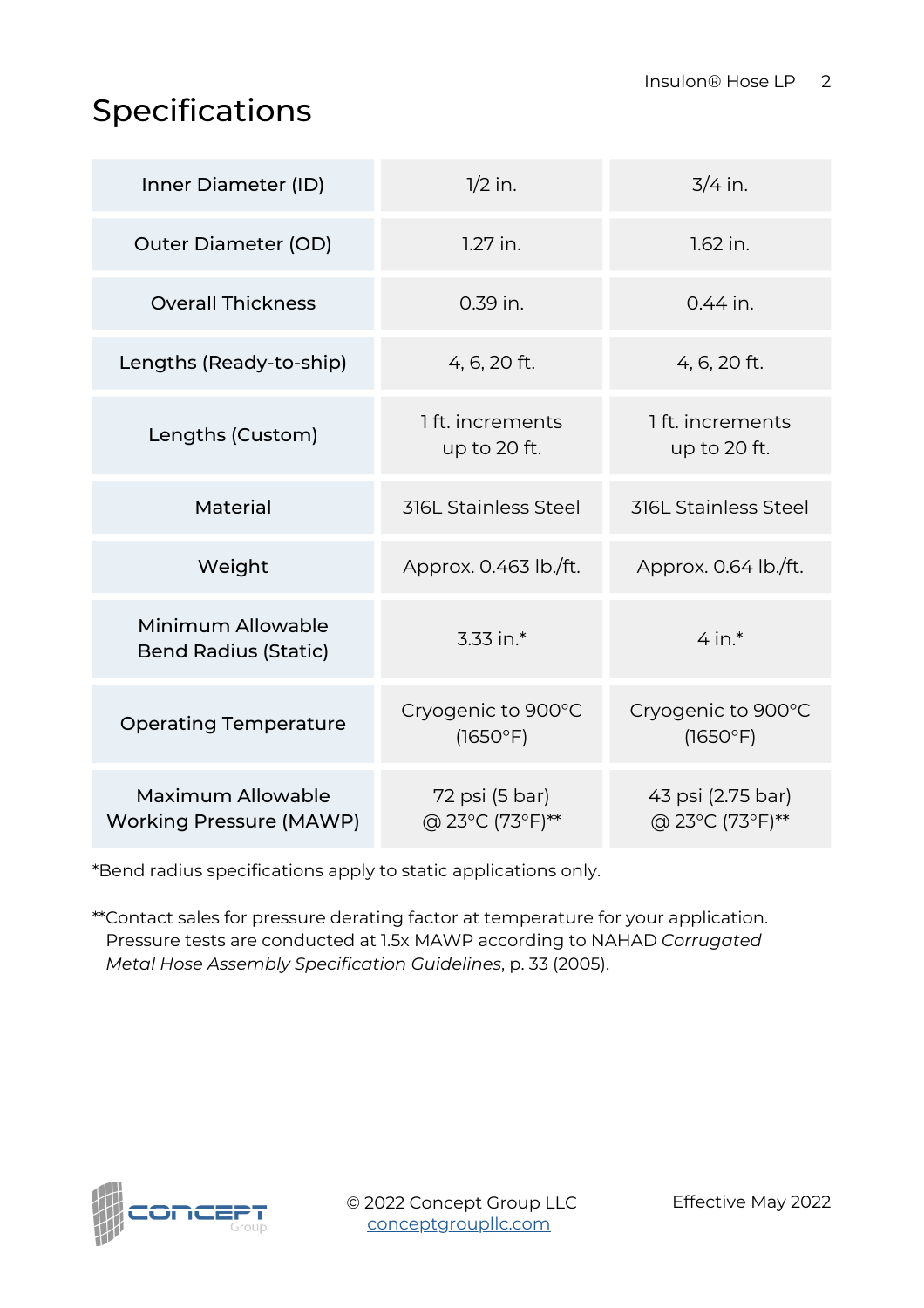# Applications

Representing advancements in vacuum insulation technology, Insulon Hoses LP are engineered for both cryogenic and high-temperature applications from -270°C to 900°C (-454°F to 1650°F).

- Aerospace
- Automotive
- Cable & Wire Harnesses
- Chemical Processing
- Cleanroom Manufacturing
- Cryogenic Fluid Transfer
- Cryotherapy Devices
- Food-Grade Applications
- Fuel & Oil Lines
- Heater Hoses
- High-Temperature Gases
- High-Temperature Liquids
- Hydrogen Fuel Cells
- Industrial Equipment
- Low Pressure Steam Transfer
- Medical-Grade Applications
- Semiconductor Fabrication

Insulon Hoses LP are engineered specifically for low-pressure applications. See Page 2 for Maximum Allowable Working Pressure (MAWP).

#### FEATURES & BENEFITS

- Cleanroom-compatible materials (316L stainless steel)
- Compatible with cryogenic fluids including hydrogen
- Durable, reliable construction
- Easy installation
- Easy to clean and sterilize
- Improve thermal energy efficiency
- Low springback reduces stress on connections and joints
- Maintain safer external surface temperature
- Minimize heat loss and conserve thermal energy
- Naturally flame-retardant materials
- Non-fibrous materials
- Reduce condensation, dripping, and risk of mold
- Reduce cryogenic material losses due to boil-off
- Reduce risk of corrosion-under-insulation (CUI)



© 2022 Concept Group LLC [conceptgroupllc.com](https://conceptgroupllc.com/?Ls=Other&Ld=standard%20hose%20data%20sheet%20pdf%20may%202022&utm_source=data%20sheet&utm_medium=pdf&utm_campaign=Standard%20Tubing&utm_term=standard%20hoses&utm_content=effective%20may%202022)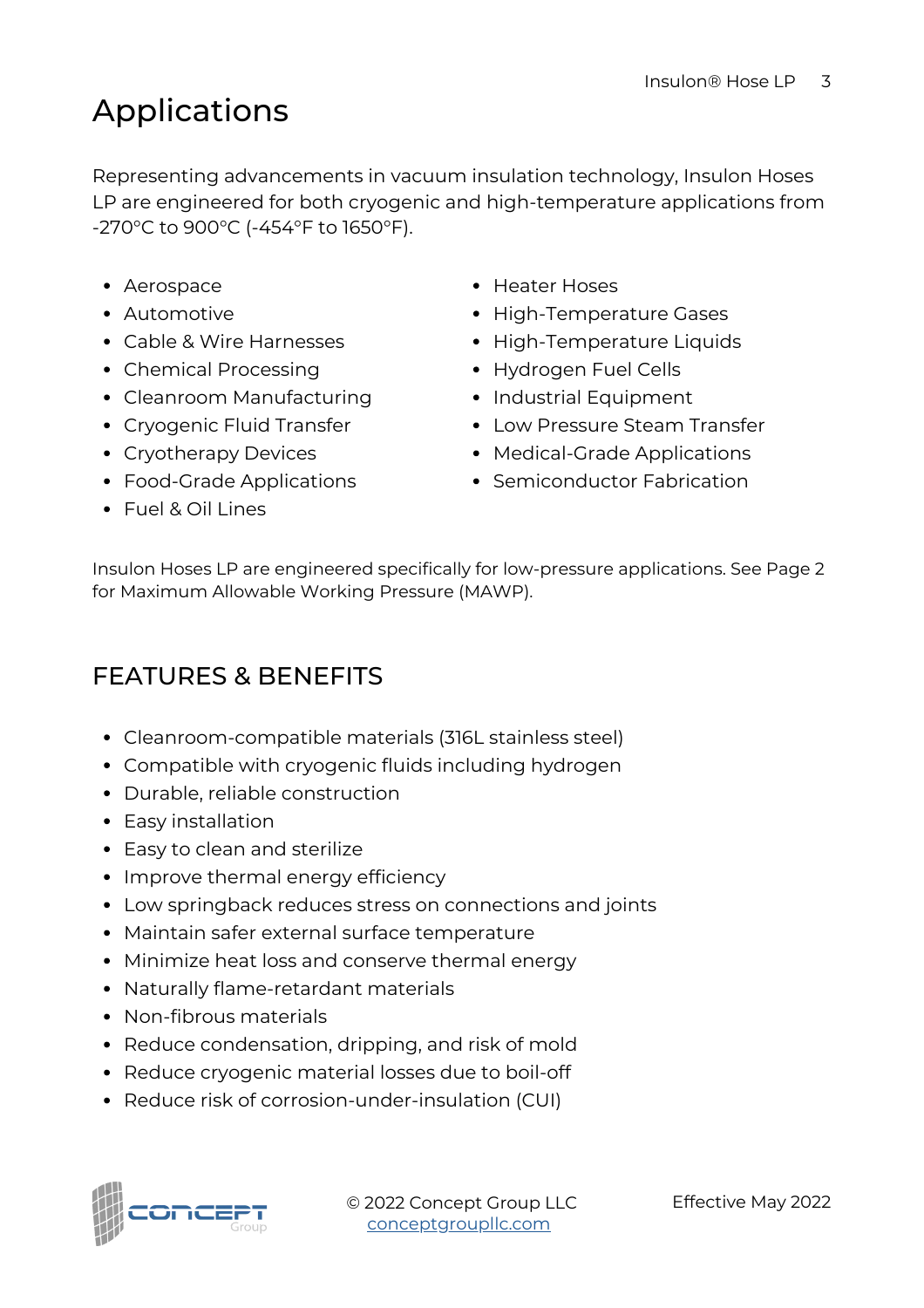## High-Temperature Performance

Insulon Hoses LP consistently outperform conventional thermal insulation materials used for low-pressure, high-temperature applications.



This test was conducted with a 1/2" ID x 6 foot long Insulon Hose LP transferring hot air. Media temperature was measured at the inlet. Outer surface temperature was measured at the midpoint. Room temperature was 23°C (73°F).



Effective May 2022

[conceptgroupllc.com](https://conceptgroupllc.com/?Ls=Other&Ld=standard%20hose%20data%20sheet%20pdf%20may%202022&utm_source=data%20sheet&utm_medium=pdf&utm_campaign=Standard%20Tubing&utm_term=standard%20hoses&utm_content=effective%20may%202022) © 2022 Concept Group LLC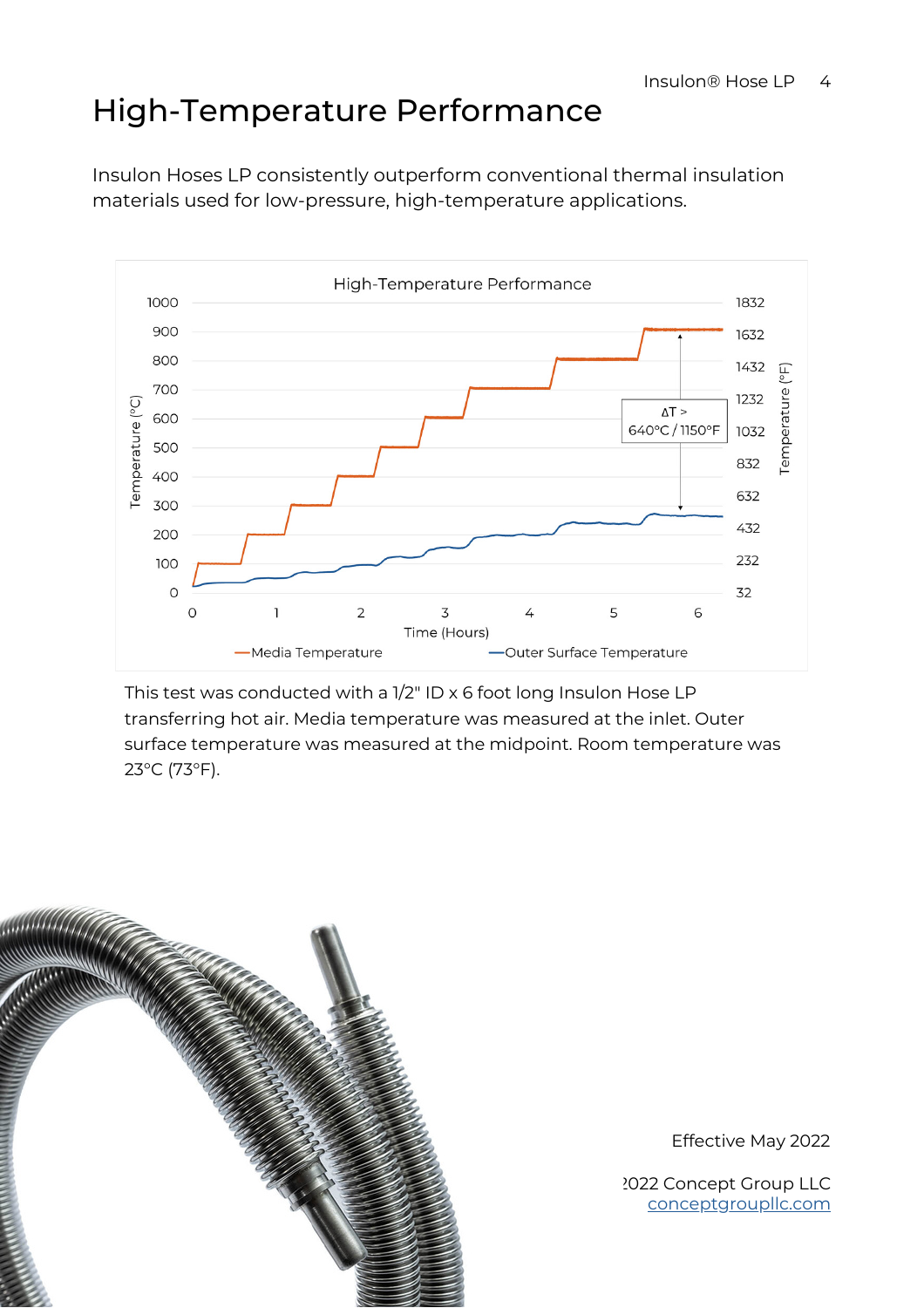# Cryogenic Performance

Insulon Hoses LP deliver outstanding thermal insulation performance in cryogenic applications. Reduce boil-off material losses, prevent condensation, and maintain ambient external surface temperatures.



This test was conducted with a 1/2" ID x 6 foot long Insulon Hose LP transferring liquid nitrogen. Media temperature was measured at the inlet. Outer surface temperature was measured at the midpoint. Room temperature was 23°C (73°F).

#### COMPATIBLE WITH · Liquid Argon

- 
- Liquid Carbon Dioxide
- Liquid Helium
- Liquid Hydrogen
- Liquid Methane
- Liquid Nitrogen
- Liquid Oxygen

Let us know if your project requires compliance with specific guidelines or regulations, including ASTM, CGA and/or ISO standards.

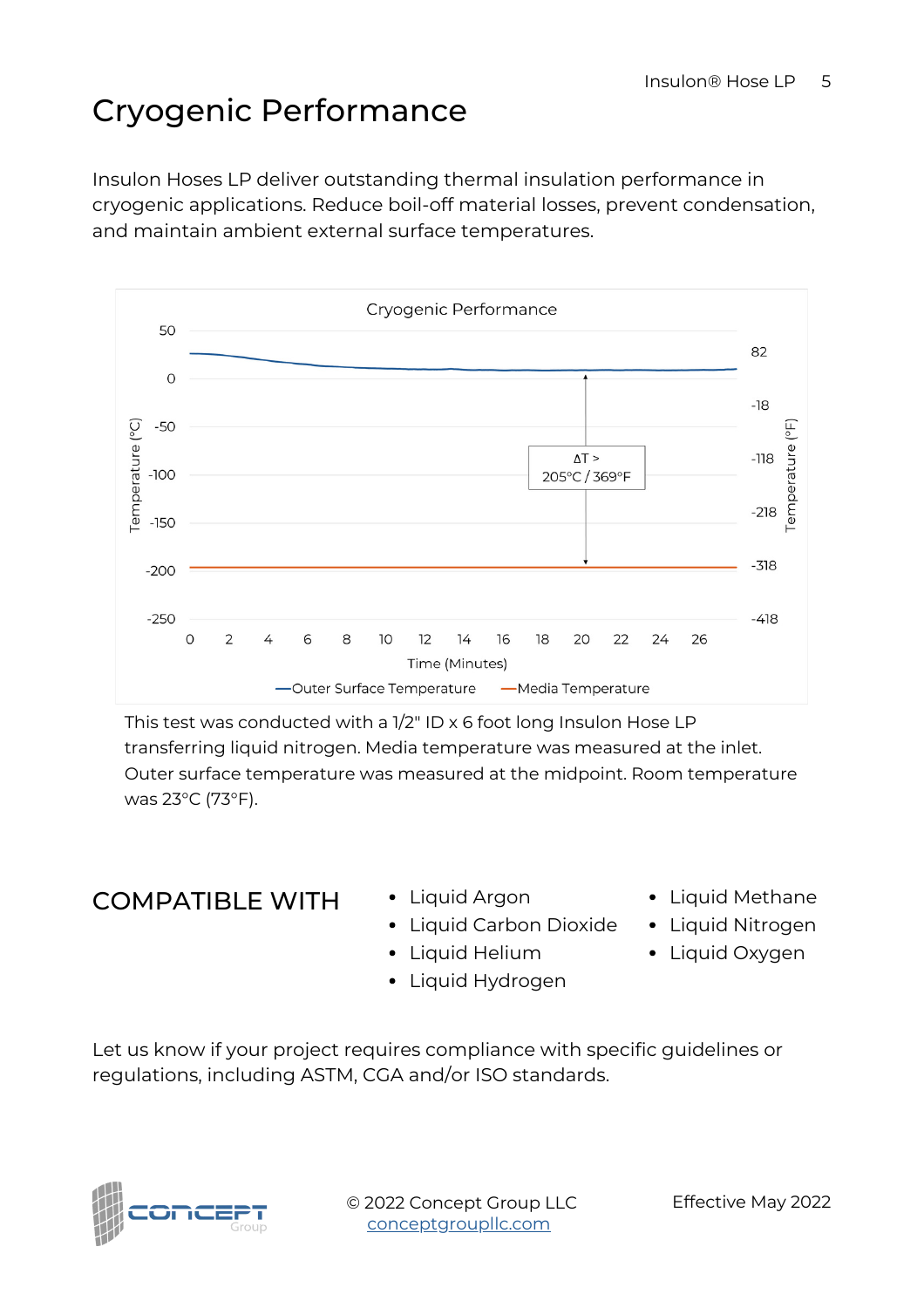## End Fittings

#### READY-TO-SHIP

We keep our most popular end fittings in stock to shorten lead times.



#### Tube Stub (no end fitting)

- Stainless steel
- Minimum length: 0.84 in.
- Wall thickness: 0.035 in.
- Available with 1/2 in. ID and 3/4 in. ID hoses



#### Compression Fittings

- Stainless steel
- Available with 1/2 in. ID and 3/4 in. ID hoses



#### CGA295 (JIC Swivel Nut)

- Stainless steel or brass
- Standard fitting for LN2 dewars
- Available with 1/2 in. ID hoses only

#### CUSTOM END FITTINGS

We are happy to attach other types of end fittings that are not listed above. Custom configurations may have longer lead times.